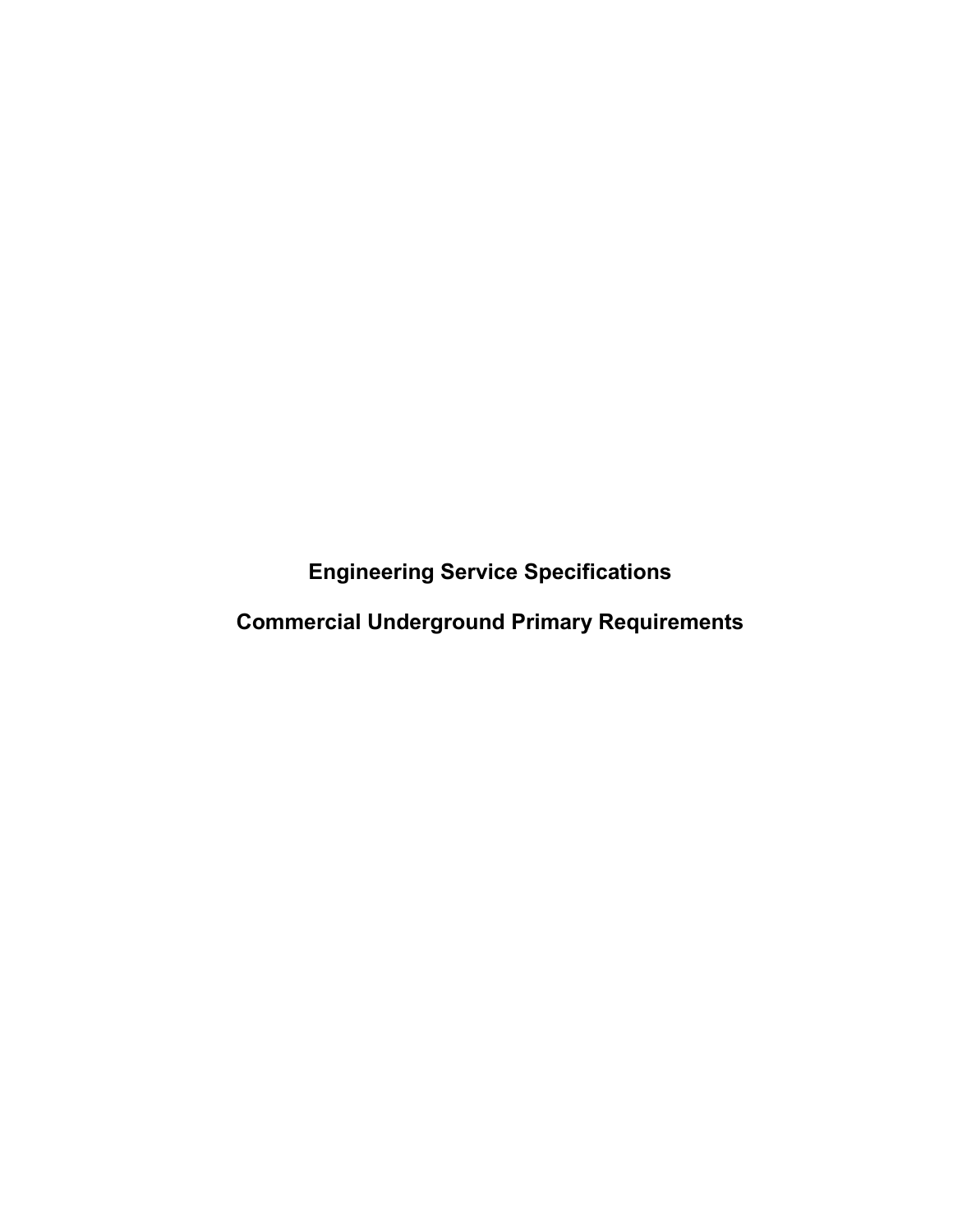## **SLEMCO Specifications for Commercial Underground Primary Requirements**

*It should be noted that electrical pipe is the gray pipe and white water pipe is not acceptable. Therefore, schedule 40 or 80 electrical pipe discussed in this section is approved electrical conduit.*

Items marked with **<sup>30000</mark>** are indicated on the following drawings:</sup> Drawing No.3 – *Single-Phase Underground Service Requirements from a new Padmount Transformer* Drawing No.10 – *Single-Phase Current Transformer Metering Requirements from a new Padmount Transformer* Drawing No.15 – *Three-Phase Current Transformer Metering Requirements from a New Padmount Transformer for a Single Customer* Drawing No.16 – *Three-Phase Current Transformer Metering Requirements from a New Padmount Transformer for Multiple Customers* Drawing No.20 – *Three-Phase Service Requirements from a New Padmount Transformer for Multiple Customers*

- 1. 1.1 Single-Phase Underground Primary: When it is determined that underground primary will be necessary, SLEMCO will provide up to 300' of primary conductors  $\mathbf{\Theta} \mathbf{0}$ , a padmount transformer **<sup>30</sup>**, and associated transformer pad (*slab*) at no additional cost to the customer. Padmount transformer foundation (*slab*) constructed and grounded by SLEMCO according to *Drawing No. 8 - Single-Phase Switch Can or Padmount Transformer Foundation*.
	- 1.2Three-Phase Underground Primary: When it is determined that underground primary will be necessary, SLEMCO will provide up to 300' of primary conductors and a padmount transformer at no additional cost to the customer  $\mathbf{\textcircled{0}\textcircled{0}}$ . Padmount transformer foundation constructed and grounded by customer according to *Drawing No. 14 - Three-Phase Padmount Transformer Foundation*.

The Customer is required to trench and install all electrical conduit. After trenching, the trench may be backfilled and covered. The primary conductors shall be installed and terminated in padmount transformer by SLEMCO.

- 2. 2.1Single-Phase Underground Primary: For distances beyond 300', there will be a \$1.00 per foot charge for underground primary conductors in excess of 300'.
	- 2.2Three-Phase Underground Primary: For distances beyond 300', there will be a \$3.00 per foot charge (*\$1.00/phase/foot*) for underground primary conductors in excess of 300'.
- 3. Primary conduit furnished and installed by customer. Conduit must be 2" electrical conduit. Schedule 40 pipe is acceptable for below ground use. **OOOOO**
- 4. Customer will install a pull string (*white nylon*) in all electrical conduit that will require SLEMCO to install primary conductors.
- 5. Customer must maintain a depth of 48" when installing electrical conduit for primary conductors. **@**@**@@@**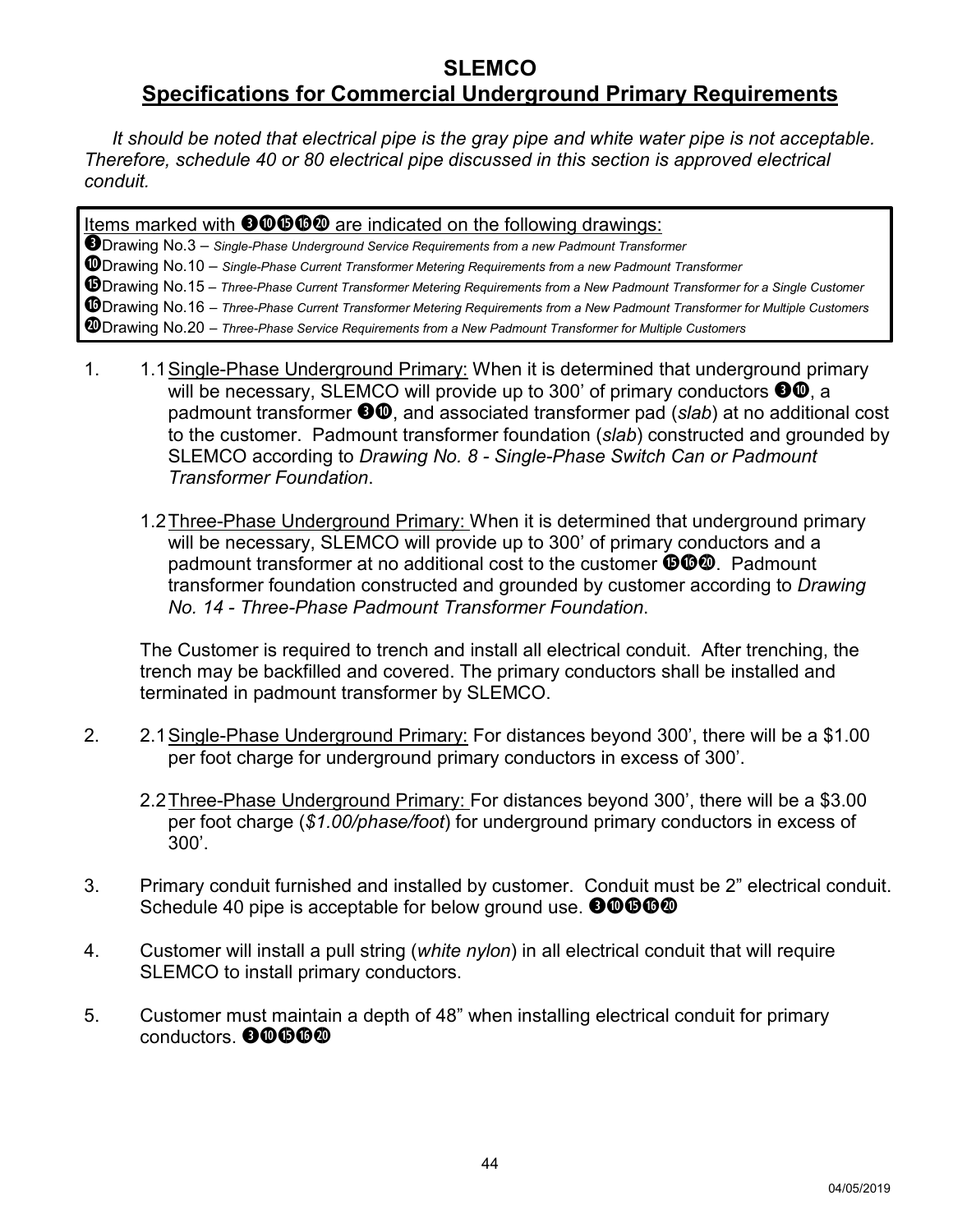## **SLEMCO**

## **Specifications for Commercial Underground Primary Requirements**

Items marked with **<sup>300600</sup>** are indicated on the following drawings:

Drawing No.3 – *Single-Phase Underground Service Requirements from a new Padmount Transformer*

Drawing No.10 – *Single-Phase Current Transformer Metering Requirements from a new Padmount Transformer*

Drawing No.15 – *Three-Phase Current Transformer Metering Requirements from a New Padmount Transformer for a Single Customer*

Drawing No.16 – *Three-Phase Current Transformer Metering Requirements from a New Padmount Transformer for Multiple Customers*

Drawing No.20 – *Three-Phase Service Requirements from a New Padmount Transformer for Multiple Customers*

- 6. The customer will stub up at the SLEMCO pole 36" above ground with 2" electrical schedule 80 pipe.  $\mathbf{\mathbf{\Theta}}\mathbf{\mathbf{\Phi}}\mathbf{\mathbf{\Phi}}$ 
	- 6.1 Single-Phase Underground Primary: The customer will also be required to leave three (*3*) joints of 2" electrical schedule 40 pipe near the pole to be used by SLEMCO to install the riser up the pole three (*3*) feet below pothead bracket or crossarm.
	- 6.2Three-Phase Underground Primary: The customer will also be required to leave nine (*9*) joints (*3 per phase*) of 2" electrical schedule 40 pipe near the pole to be used by SLEMCO to install the riser up the pole three (*3*) feet below pothead bracket or crossarm.
- 7. Standoff brackets furnished and installed by SLEMCO. **OOGGO**
- 8. 8.1Single-Phase Underground Primary: The customer shall stub up the secondary and primary electrical conduit next to each other at the location of new padmount transformer. **OD** 
	- 8.2 Three-Phase Underground Primary: The customer shall stub up the primary electrical conduit as indicated on *Drawing No. 14 - Three-Phase Padmount Transformer Foundation* at the location of new padmount transformer.
- 9. A maximum distance of 700' will be allowed before a switch can is required. The SLEMCO Engineering department field engineer will advise the customer in the event a switch can is required. If switch cans are required, then customer must stub up the primary electrical conduits next to each other at each switch can location. Switch cans are furnished and installed by SLEMCO.
- 10. A maximum of three (*3*) 90º (*degree*) elbows will be allowed in a primary conduit run before a switch can is required. If switch cans are required, then the customer must stub up the primary electrical conduits next to each other at each switch can location. Switch cans are furnished and installed by SLEMCO. Below are conditions for 90<sup>°</sup> elbows within a primary conduit run. **<sup>OOOOO</sup>**